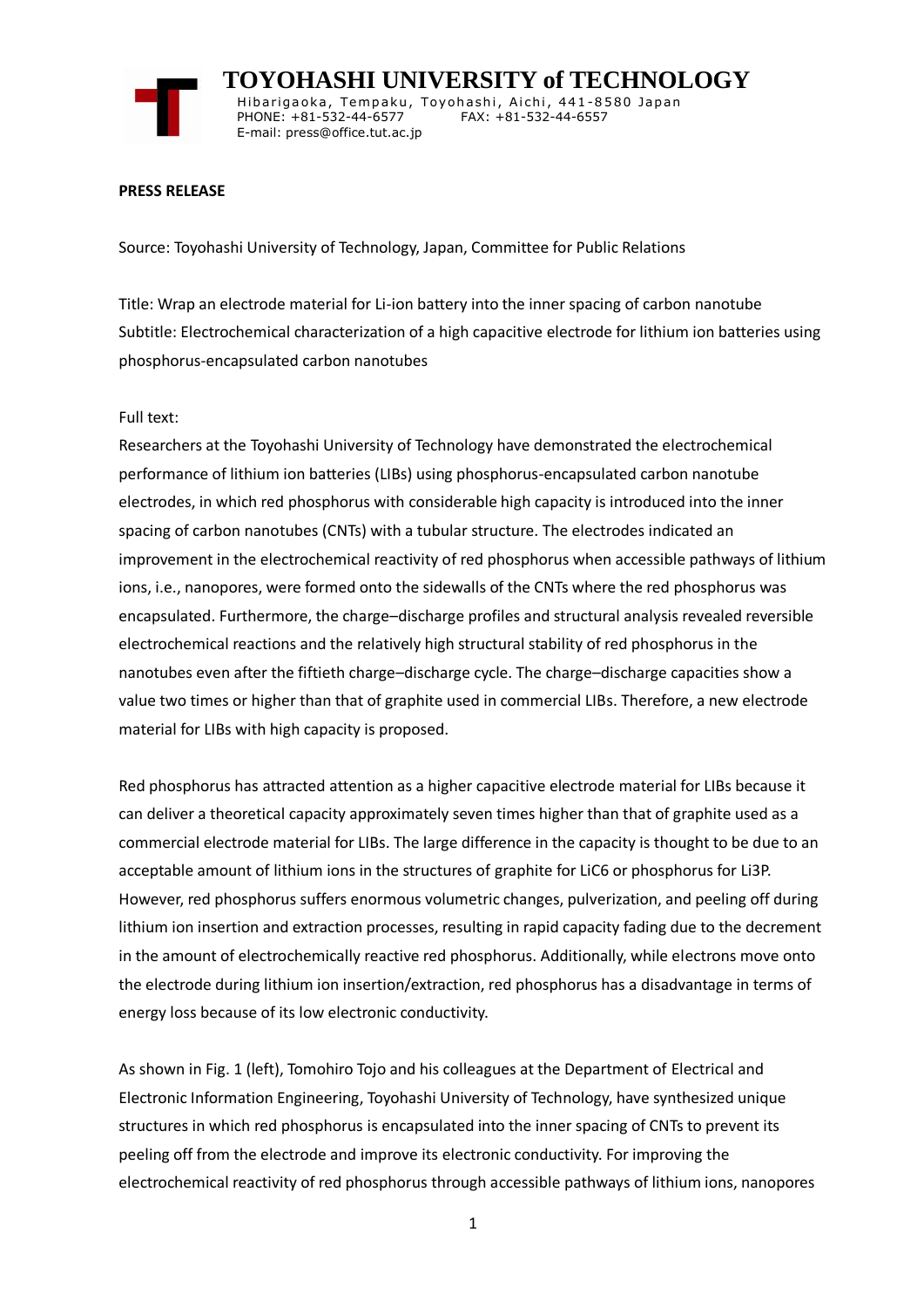

 **TOYOHASHI UNIVERSITY of TECHNOLOGY** Hibarigaoka, Tempaku, Toyohashi, Aichi, 441-8580 Japan PHONE: +81-532-44-6577 FAX: +81-532-44-6557 E-mail: press@office.tut.ac.jp

(<5 nm) were also formed onto the sidewalls of the phosphorus-encapsulated CNTs as shown in Fig. 1 (right). After phosphorus encapsulation, Fig. 1 (left) shows that the phosphorus atoms were distributed inside the nanotubes, confirming the structural stability of red phosphorus.

Using phosphorus-encapsulated CNT electrodes, a reversible capacity showed approximately 850 mAh/g at the fiftieth charge–discharge cycle, as depicted in Fig. 2 (left). This was a value at least two times higher than that of graphite electrodes. Figure 2 (right) shows the estimated ratio of charge and discharge capacities (Coulombic efficiencies) of >99% after the tenth cycle and the subsequent cycles, which indicates a high reversibility of charge–discharge reactions on red phosphorus. However, the charge–discharge capacities gradually decreased with increasing cycle number because of the dissociation of some P–P bonds and other side reactions on the surface of phosphorus and the CNTs. Interestingly, the phosphorus-encapsulated CNT with nanopores facilitated the significant improvement in electrochemical performance compared with the phosphorus-encapsulated CNT without nanopores. This is suggested to be due to the high reactivity of red phosphorus with lithium ions through the nanopores on the sidewalls. After the charge–discharge cycles, red phosphorus was observed to be inside the nanotubes, as is the case shown in Fig. 1 (left).

We have proposed phosphorus-encapsulated CNTs as an electrode material for LIBs with high capacity, even though additional improvements in the structures are required to achieve long-term cycling without capacity fading. Further studies will be performed on the utilization of such electrodes.

# Funding agency:

Tomohiro Tojo acknowledges the financial supports through the Murata Science Foundation, Public Interest Tatematsu Foundation, and the Public Foundation of the Chubu Science and Technology Center.

# Reference:

Tomohiro Tojo, Shinpei Yamaguchi, Yuki Furukawa, Kengo Aoyanagi, Kotaro Umezaki, Ryoji Inada, and Yoji Sakurai, Electrochemical Performance of Lithium Ion Battery Anode Using Phosphorus Encapsulated into Nanoporous Carbon Nanotubes. Journal of The Electrochemical Society, 165(7), A1231-1237 (2018).

Digital Object Identifier (DOI): 10.1149/2.0351807jes Information about the first author:<http://researchmap.jp/tj1010/?lang=english>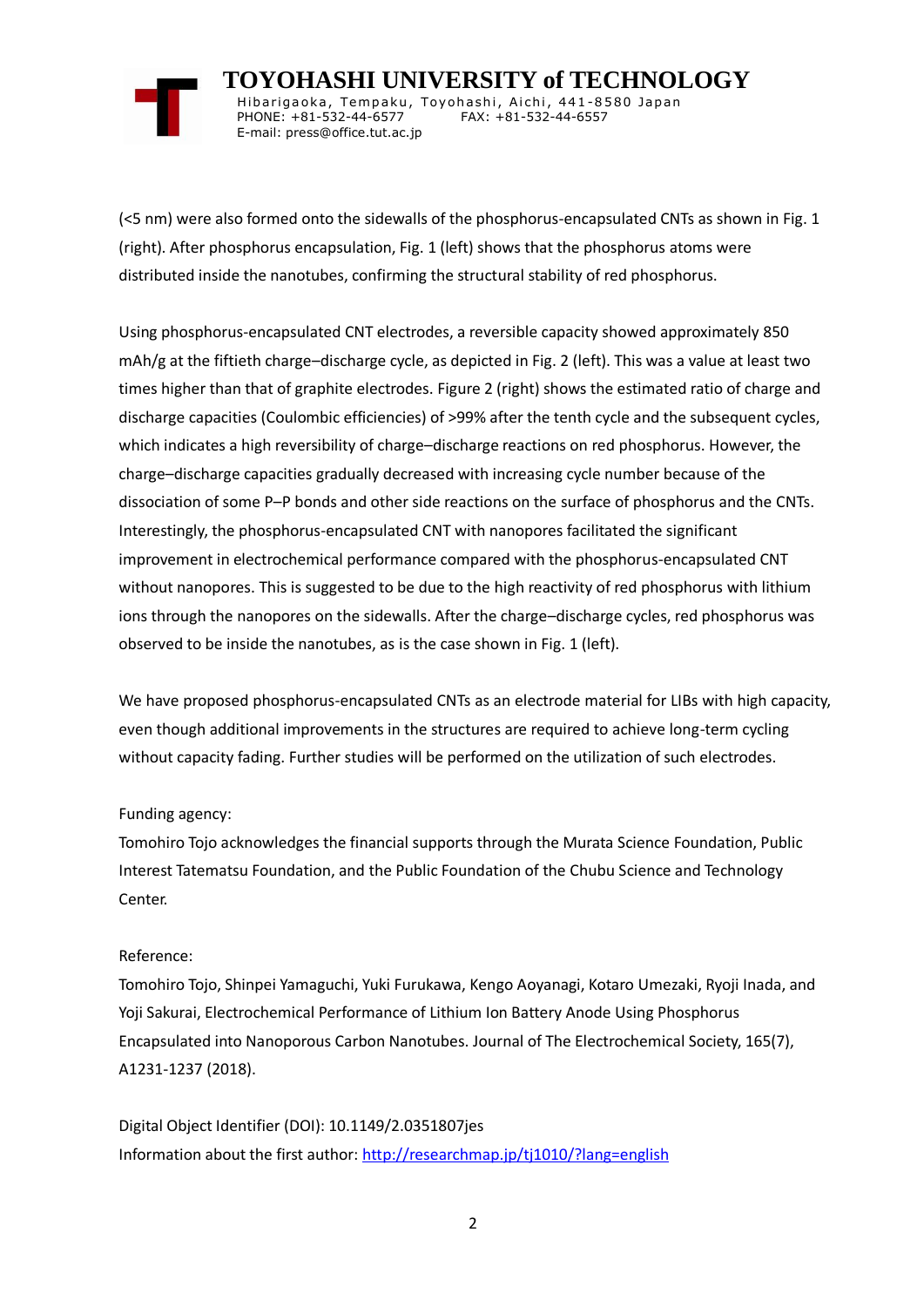# **TOYOHASHI UNIVERSITY of TECHNOLOGY**



Hibarigaoka, Tempaku, Toyohashi, Aichi, 441-8580 Japan PHONE: +81-532-44-6577 FAX: +81-532-44-6557 E-mail: press@office.tut.ac.jp

Further information Toyohashi University of Technology 1-1 Hibarigaoka, Tempaku, Toyohashi, Aichi Prefecture, 441-8580, JAPAN Inquiries: Committee for Public Relations E-mail: press@office.tut.ac.jp

Toyohashi University of Technology founded in 1976 as a National University of Japan is a research institute in the fields of mechanical engineering, advanced electronics, information sciences, life sciences, and architecture.

Website[: https://www.tut.ac.jp/english/](https://www.tut.ac.jp/english/)

Figure 1:



Caption:

(left) Elemental mapping images for phosphorus-encapsulated carbon nanotubes with nanopores on the sidewalls.

(right) Transmission electron image of carbon nanotube with nanopores on the sidewalls.